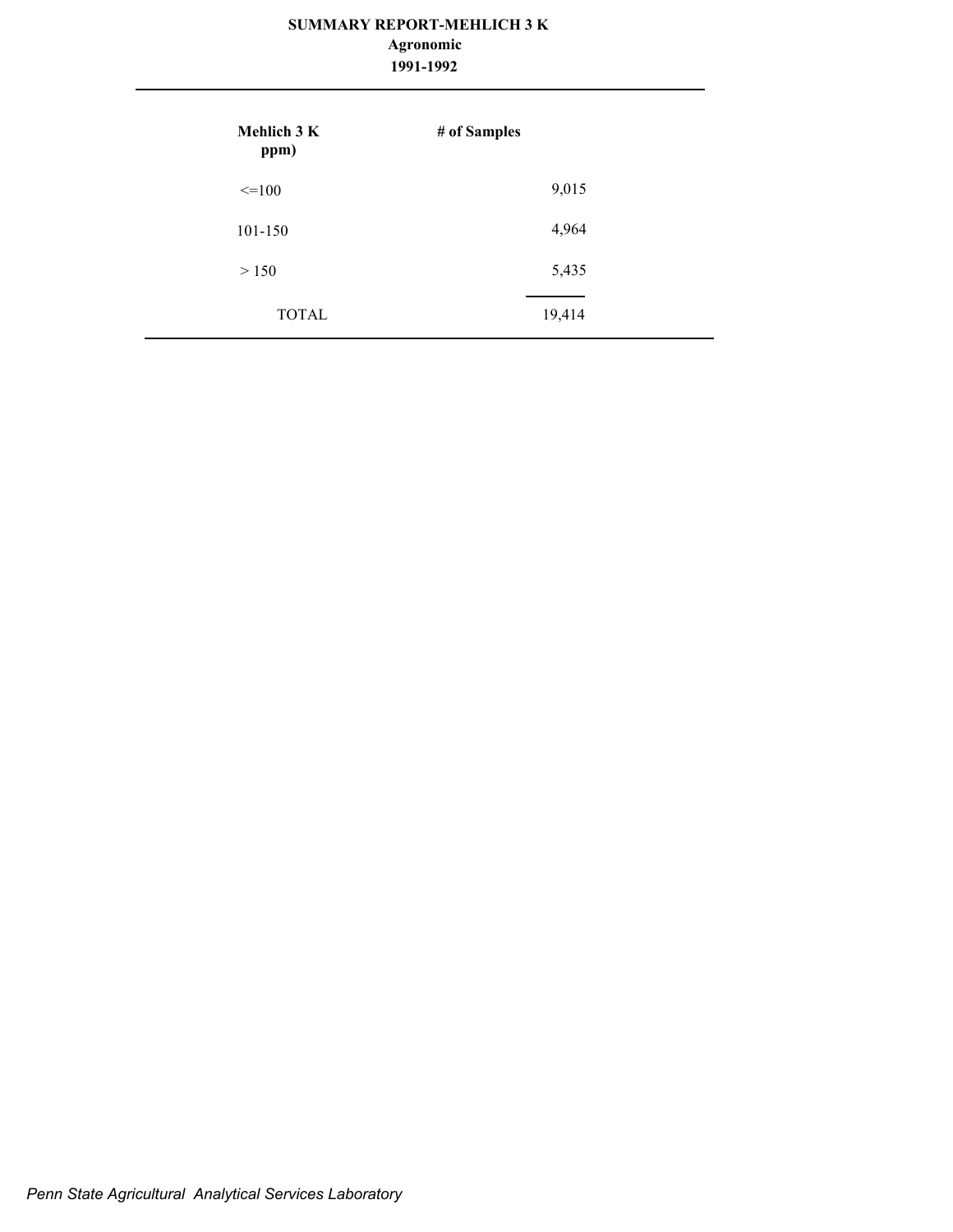|                  |                      | Agronomic<br>1991-1992 |              |
|------------------|----------------------|------------------------|--------------|
| <b>COUNTY</b>    | <b>TOTAL SAMPLES</b> | МЕНLIСНЗК<br>(ppm)     | # OF SAMPLES |
| <b>ADAMS</b>     | 388                  |                        |              |
|                  |                      | $=100$                 | 238          |
|                  |                      | 101-150                | 81           |
|                  |                      | > 150                  | 69           |
| <b>ALLEGHENY</b> | 95                   |                        |              |
|                  |                      | $=100$                 | 63           |
|                  |                      | 101-150                | 19           |
|                  |                      | > 150                  | 13           |
| <b>ARMSTRONG</b> | 193                  |                        |              |
|                  |                      | $=100$                 | 114          |
|                  |                      | 101-150                | 53           |
|                  |                      | > 150                  | 26           |
| <b>BEAVER</b>    | 160                  |                        |              |
|                  |                      | $=100$                 | 104          |
|                  |                      | 101-150                | 30           |
|                  |                      | > 150                  | 26           |
| <b>BEDFORD</b>   | 591                  |                        |              |
|                  |                      | $=100$                 | 218          |
|                  |                      | 101-150                | 205          |
|                  |                      | > 150                  | 168          |
| <b>BERKS</b>     | 416                  |                        |              |
|                  |                      | $=100$                 | 174          |
|                  |                      | $101 - 150$            | 89           |
|                  |                      | $>150$                 | 153          |
| $BLAIR$          | 454                  |                        |              |
|                  |                      | $=100$                 | 164          |
|                  |                      | $101 - 150$            | 139          |
|                  |                      | $>150$                 | 151          |
| <b>BRADFORD</b>  | 785                  |                        |              |
|                  |                      | $=100$                 | 416          |
|                  |                      | $101 - 150$            | 155          |
|                  |                      | $>150$                 | 214          |
| <b>BUCKS</b>     | 119                  |                        |              |
|                  |                      | $=100$                 | $88\,$       |
|                  |                      | $101 - 150$            | $20\,$       |
|                  |                      | $>150$                 | 11           |
| <b>BUTLER</b>    | 233                  |                        |              |
|                  |                      | $=100$                 | 142          |
|                  |                      | $101 - 150$            | 60           |
|                  |                      | $>150$                 | $31\,$       |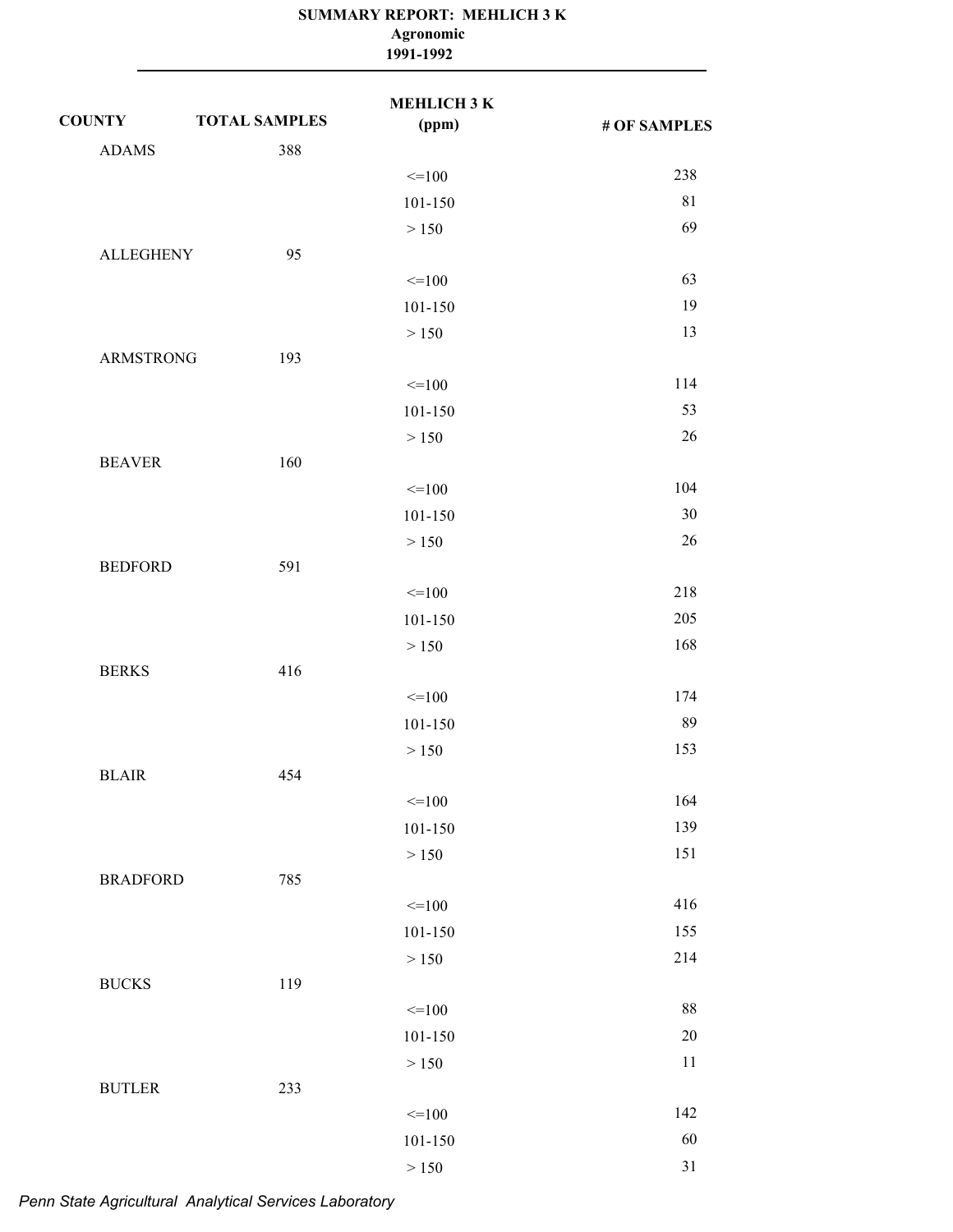|                   |                      | Agronomic<br>1991-1992 |                |  |
|-------------------|----------------------|------------------------|----------------|--|
| <b>COUNTY</b>     | <b>TOTAL SAMPLES</b> | МЕНLIСНЗК<br>(ppm)     | # OF SAMPLES   |  |
| <b>CAMBRIA</b>    | 231                  |                        |                |  |
|                   |                      | $=100$                 | 95             |  |
|                   |                      | 101-150                | 63             |  |
|                   |                      | > 150                  | 73             |  |
| <b>CAMERON</b>    | 18                   |                        |                |  |
|                   |                      | $=100$                 | 18             |  |
| <b>CARBON</b>     | 63                   |                        |                |  |
|                   |                      | $=100$                 | 39             |  |
|                   |                      | 101-150                | 11             |  |
|                   |                      | > 150                  | 13             |  |
| <b>CENTRE</b>     | 1191                 |                        |                |  |
|                   |                      | $=100$                 | 433            |  |
|                   |                      | 101-150                | 333            |  |
|                   |                      | > 150                  | 425            |  |
| <b>CHESTER</b>    | 346                  |                        |                |  |
|                   |                      | $=100$                 | 166<br>89      |  |
|                   |                      | 101-150                | 91             |  |
| <b>CLARION</b>    | 206                  | > 150                  |                |  |
|                   |                      | $=100$                 | 176            |  |
|                   |                      | 101-150                | 26             |  |
|                   |                      | > 150                  | $\overline{4}$ |  |
| <b>CLEARFIELD</b> | 411                  |                        |                |  |
|                   |                      | $=100$                 | 247            |  |
|                   |                      | $101 - 150$            | 98             |  |
|                   |                      | > 150                  | 66             |  |
| <b>CLINTON</b>    | 98                   |                        |                |  |
|                   |                      | $=100$                 | 62             |  |
|                   |                      | $101 - 150$            | $20\,$         |  |
|                   |                      | > 150                  | 16             |  |
| <b>COLUMBIA</b>   | 322                  |                        |                |  |
|                   |                      | $\leq$ = 100           | 162            |  |
|                   |                      | 101-150                | 95             |  |
|                   |                      | > 150                  | 65             |  |
| <b>CRAWFORD</b>   | 478                  |                        |                |  |
|                   |                      | $=100$                 | 309            |  |
|                   |                      | 101-150                | 117            |  |
|                   |                      | > 150                  | 52             |  |
| <b>CUMBERLAND</b> | 573                  |                        |                |  |
|                   |                      | $=100$                 | 134            |  |

#### **SUMMARY REPORT: MEHLICH 3 K Agronomic**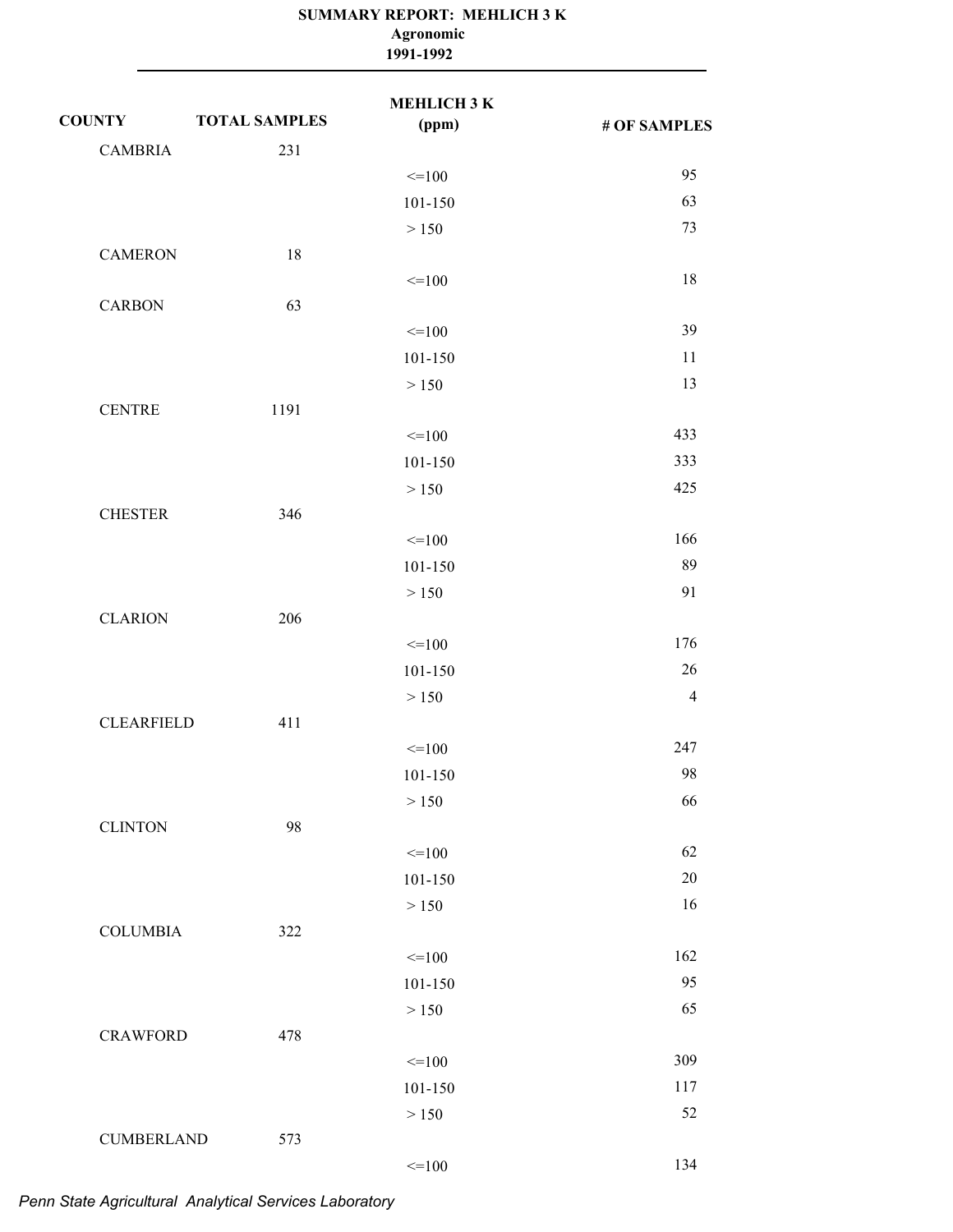|                   |                      | Agronomic<br>1991-1992      |                |
|-------------------|----------------------|-----------------------------|----------------|
| <b>COUNTY</b>     | <b>TOTAL SAMPLES</b> | <b>MEHLICH 3 K</b><br>(ppm) | # OF SAMPLES   |
|                   |                      | 101-150                     | 149            |
|                   |                      | > 150                       | 290            |
| <b>DAUPHIN</b>    | 305                  |                             |                |
|                   |                      | $=100$                      | 124            |
|                   |                      | $101 - 150$                 | 105            |
|                   |                      | > 150                       | 76             |
| <b>DELAWARE</b>   | 16                   |                             |                |
|                   |                      | $=100$                      | $8\,$          |
|                   |                      | 101-150                     | $\mathfrak{Z}$ |
|                   |                      | > 150                       | $\sqrt{5}$     |
| ${\rm ELK}$       | 40                   |                             |                |
|                   |                      | $=100$                      | 32             |
|                   |                      | $101 - 150$                 | $\overline{7}$ |
|                   |                      | > 150                       | $\mathbf{1}$   |
| <b>ERIE</b>       | 259                  |                             |                |
|                   |                      | $=100$                      | 145            |
|                   |                      | 101-150                     | 58             |
|                   |                      | > 150                       | 56             |
| <b>FAYETTE</b>    | 288                  |                             |                |
|                   |                      | $=100$                      | 175            |
|                   |                      | 101-150                     | 70             |
|                   |                      | > 150                       | 43             |
| FOREST            | $8\,$                |                             |                |
|                   |                      | $=100$                      | $\sqrt{6}$     |
|                   |                      | $101 - 150$                 | $\mathbf{1}$   |
|                   |                      | > 150                       | $\mathbf{1}$   |
| <b>FRANKLIN</b>   | 1384                 |                             |                |
|                   |                      | $=100$                      | 342            |
|                   |                      | 101-150                     | 407            |
|                   |                      | > 150                       | 635            |
| <b>FULTON</b>     | 140                  |                             |                |
|                   |                      | $=100$                      | 36             |
|                   |                      | $101 - 150$                 | 46             |
|                   |                      | > 150                       | 58             |
| <b>GREENE</b>     | 136                  |                             |                |
|                   |                      | $=100$                      | 89             |
|                   |                      | $101 - 150$                 | 29             |
|                   |                      | > 150                       | 18             |
| <b>HUNTINGDON</b> | 331                  |                             |                |
|                   |                      | $=100$                      | 160            |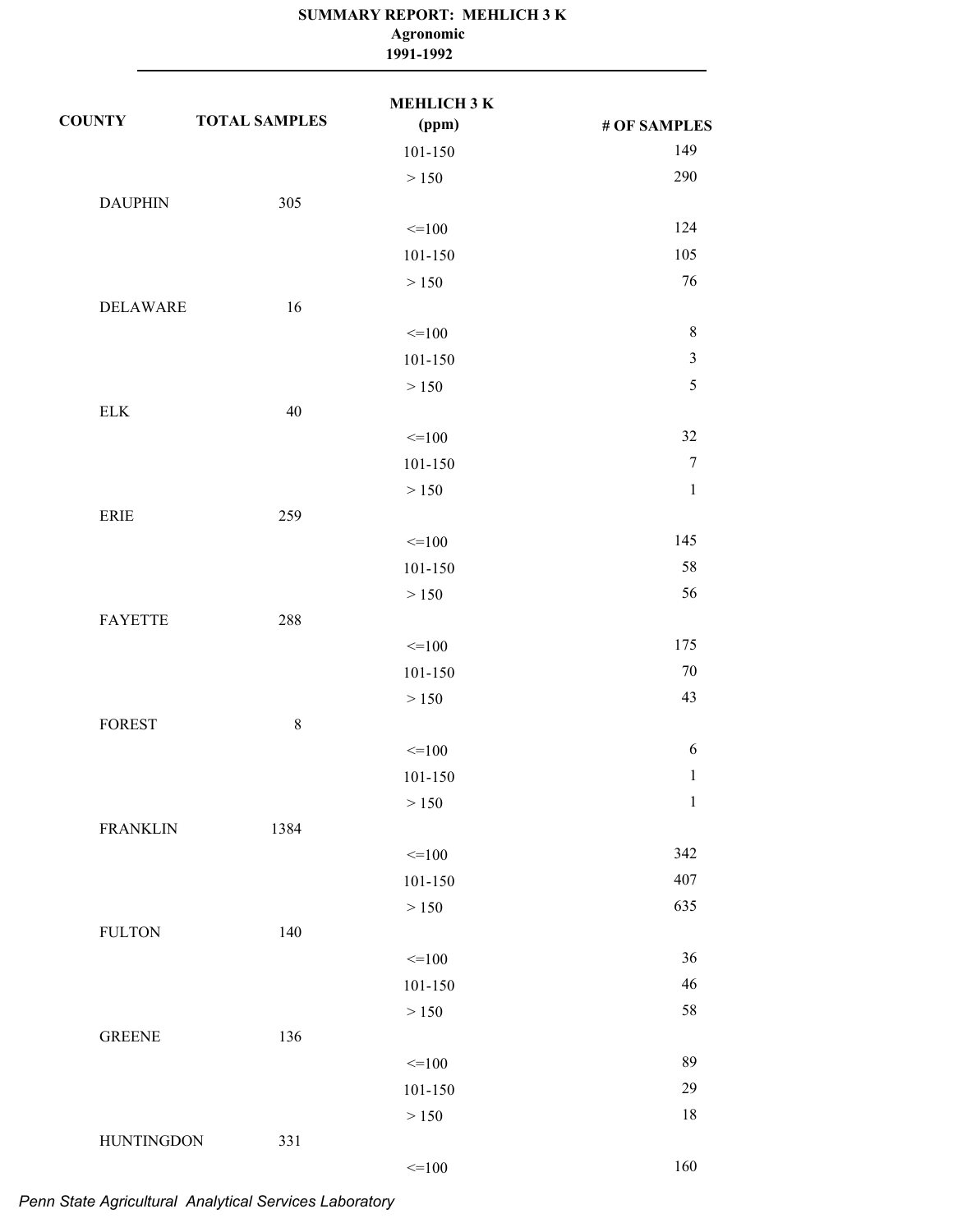|                   |                      | Agronomic<br>1991-1992 |              |
|-------------------|----------------------|------------------------|--------------|
| <b>COUNTY</b>     | <b>TOTAL SAMPLES</b> | МЕНLIСНЗК<br>(ppm)     | # OF SAMPLES |
|                   |                      | 101-150                | 74           |
|                   |                      | > 150                  | 97           |
| <b>INDIANA</b>    | 363                  |                        |              |
|                   |                      | $=100$                 | 236          |
|                   |                      | 101-150                | 71           |
|                   |                      | > 150                  | 56           |
| <b>JEFFERSON</b>  | 138                  |                        |              |
|                   |                      | $=100$                 | 84           |
|                   |                      | 101-150                | 39           |
|                   |                      | > 150                  | 15           |
| <b>JUNIATA</b>    | 187                  |                        |              |
|                   |                      | $=100$                 | 63           |
|                   |                      | 101-150                | 60           |
|                   |                      | > 150                  | 64           |
| <b>LACKAWANNA</b> | 167                  |                        |              |
|                   |                      | $=100$                 | 144          |
|                   |                      | 101-150                | 18           |
|                   |                      | > 150                  | $\sqrt{5}$   |
| <b>LANCASTER</b>  | 715                  |                        |              |
|                   |                      | $=100$                 | 175          |
|                   |                      | 101-150                | 179          |
|                   |                      | > 150                  | 361          |
| <b>LAWRENCE</b>   | 122                  |                        |              |
|                   |                      | $=100$                 | 51           |
|                   |                      | 101-150                | 40           |
|                   |                      | > 150                  | 31           |
| <b>LEBANON</b>    | 259                  |                        |              |
|                   |                      | $=100$                 | 63           |
|                   |                      | $101 - 150$            | 81           |
|                   |                      | > 150                  | 115          |
| LEHIGH            | 117                  |                        |              |
|                   |                      | $=100$                 | 38           |
|                   |                      | $101 - 150$            | 35           |
|                   |                      | > 150                  | 44           |
| <b>LUZERNE</b>    | 89                   |                        |              |
|                   |                      | $=100$                 | 55           |
|                   |                      | $101 - 150$            | $20\,$       |
|                   |                      | > 150                  | 14           |
| <b>LYCOMING</b>   | 498                  |                        |              |
|                   |                      | $=100$                 | 252          |

# *Penn State Agricultural Analytical Services Laboratory*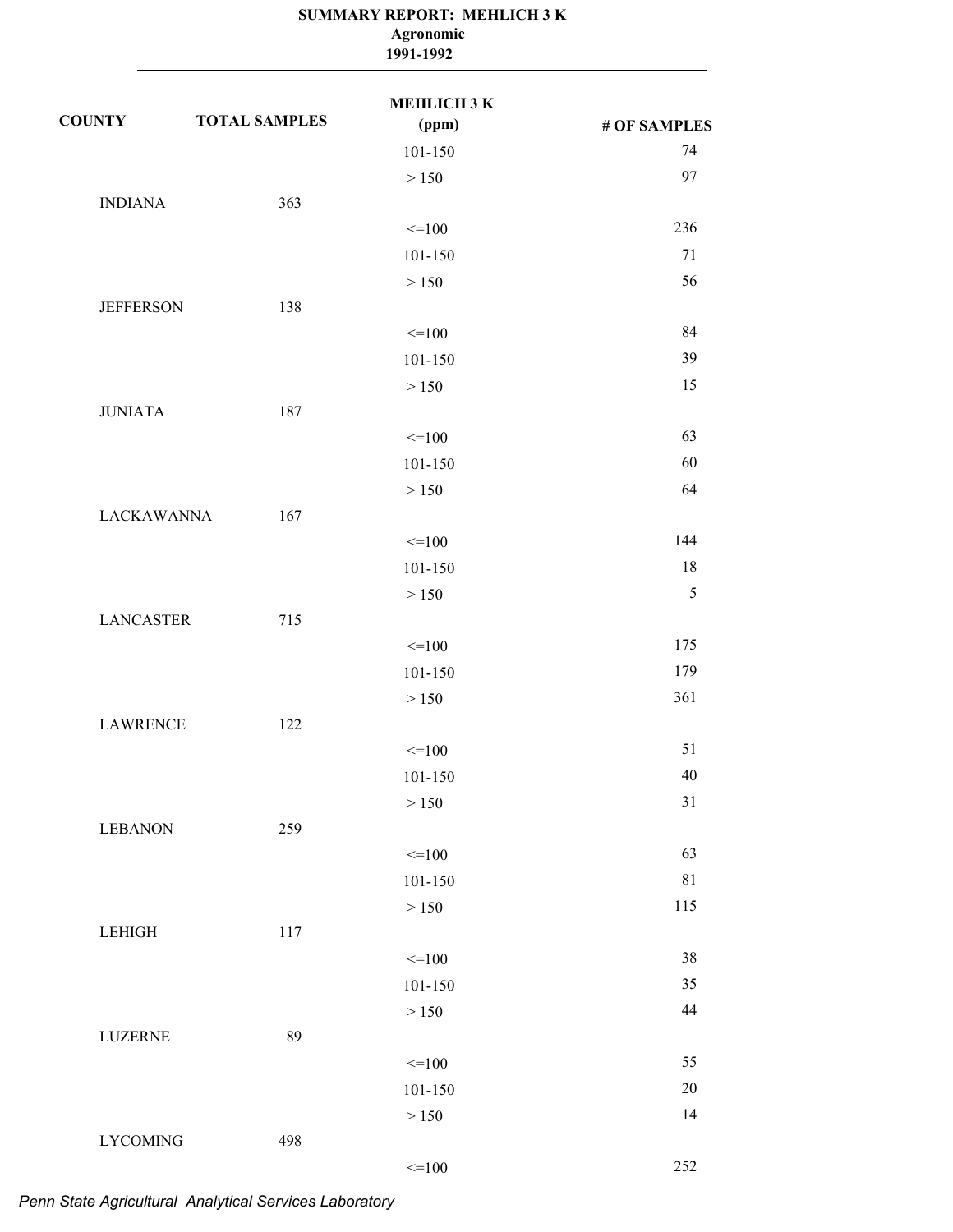|                    |                      | Agronomic<br>1991-1992 |              |
|--------------------|----------------------|------------------------|--------------|
| <b>COUNTY</b>      | <b>TOTAL SAMPLES</b> | МЕНLIСНЗК<br>(ppm)     | # OF SAMPLES |
|                    |                      | 101-150                | 115          |
|                    |                      | > 150                  | 131          |
| <b>MCKEAN</b>      | 85                   |                        |              |
|                    |                      | $=100$                 | 37           |
|                    |                      | 101-150                | 29           |
|                    |                      | > 150                  | 19           |
| <b>MERCER</b>      | 485                  |                        |              |
|                    |                      | $=100$                 | 275          |
|                    |                      | 101-150                | 133          |
|                    |                      | > 150                  | 77           |
| <b>MIFFLIN</b>     | 114                  |                        |              |
|                    |                      | $=100$                 | 45           |
|                    |                      | 101-150                | 23           |
|                    |                      | > 150                  | 46           |
| <b>MONROE</b>      | 61                   |                        |              |
|                    |                      | $=100$                 | 40           |
|                    |                      | 101-150                | 10           |
|                    |                      | > 150                  | 11           |
| <b>MONTGOMERY</b>  | 114                  |                        |              |
|                    |                      | $=100$                 | 54           |
|                    |                      | 101-150                | 28           |
|                    |                      | > 150                  | 32           |
| <b>MONTOUR</b>     | 83                   |                        |              |
|                    |                      | $=100$                 | 38           |
|                    |                      | 101-150                | 24           |
|                    |                      | > 150                  | 21           |
| <b>NORTHAMPTON</b> | 152                  |                        |              |
|                    |                      | $=100$                 | 67           |
|                    |                      | $101 - 150$            | $26\,$       |
|                    |                      | > 150                  | 59           |
| NORTHUMBERLA       | 432                  |                        |              |
|                    |                      | $=100$                 | 218          |
|                    |                      | $101 - 150$            | 106          |
|                    |                      | > 150                  | 108          |
| <b>PERRY</b>       | 526                  |                        |              |
|                    |                      | $=100$                 | 188          |
|                    |                      | $101 - 150$            | 149          |
|                    |                      | $>150$                 | 189          |
| PHILADELPHIA       | 11                   |                        |              |
|                    |                      | $=100$                 | 11           |

# *Penn State Agricultural Analytical Services Laboratory*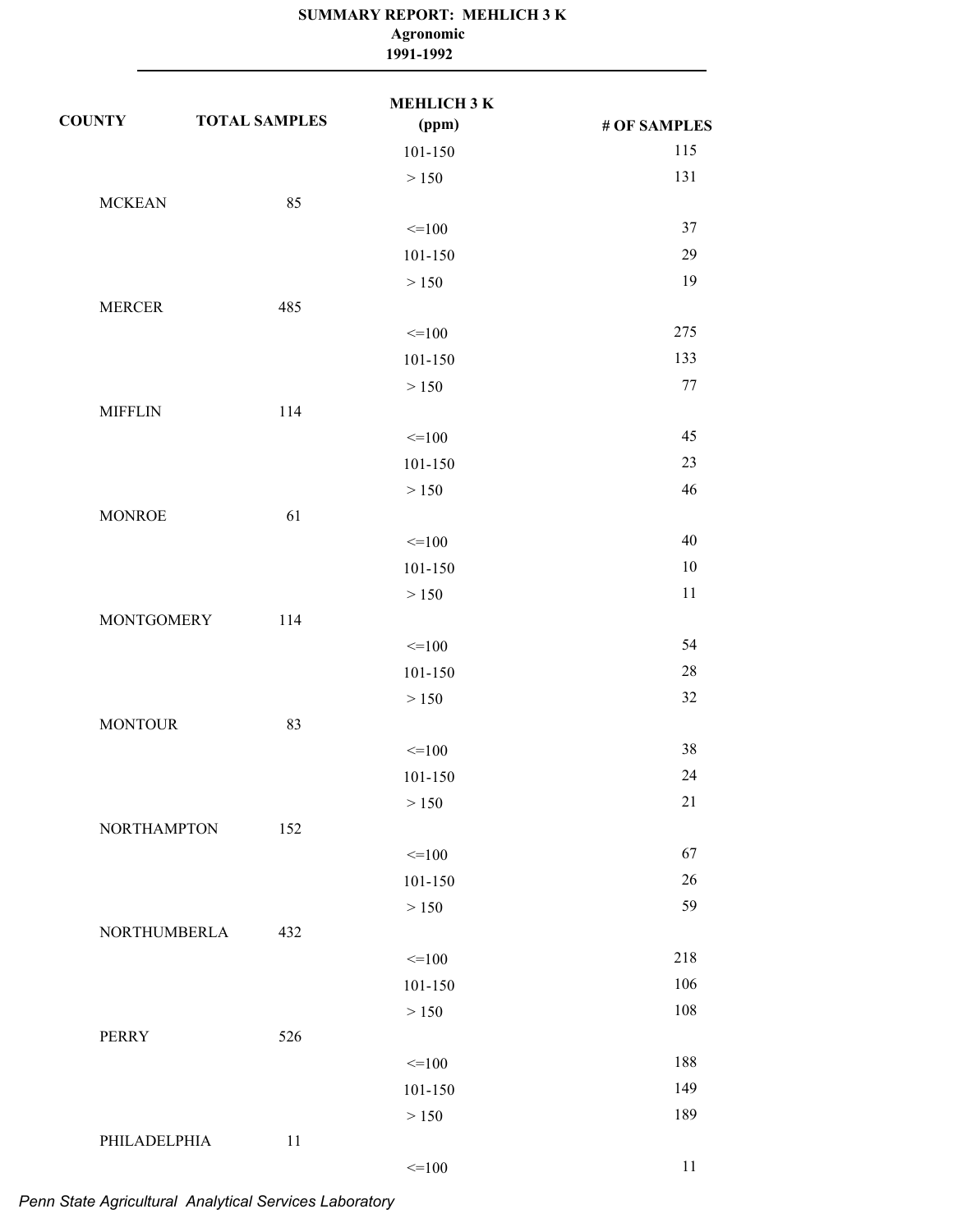|                    |                      | Agronomic<br>1991-1992      |              |
|--------------------|----------------------|-----------------------------|--------------|
| <b>COUNTY</b>      | <b>TOTAL SAMPLES</b> | <b>MEHLICH 3 K</b><br>(ppm) | # OF SAMPLES |
| <b>PIKE</b>        | 19                   |                             |              |
|                    |                      | $=100$                      | 16           |
|                    |                      | 101-150                     | $\mathbf{1}$ |
|                    |                      | > 150                       | $\sqrt{2}$   |
| <b>POTTER</b>      | 323                  |                             |              |
|                    |                      | $=100$                      | 150          |
|                    |                      | 101-150                     | 87           |
|                    |                      | > 150                       | 86           |
| <b>SCHUYLKILL</b>  | 294                  |                             |              |
|                    |                      | $=100$                      | 109          |
|                    |                      | 101-150                     | 98           |
|                    |                      | > 150                       | 87           |
| <b>SNYDER</b>      | 258                  |                             |              |
|                    |                      | $=100$                      | 105          |
|                    |                      | 101-150                     | 71           |
|                    |                      | > 150                       | 82           |
| <b>SOMERSET</b>    | 336                  |                             |              |
|                    |                      | $=100$                      | 145          |
|                    |                      | 101-150                     | 111          |
|                    |                      | > 150                       | 80           |
| <b>SULLIVAN</b>    | 41                   |                             |              |
|                    |                      | $=100$                      | $27\,$       |
|                    |                      | 101-150                     | 9            |
|                    |                      | $>150$                      | $\sqrt{5}$   |
| <b>SUSQUEHANNA</b> | 332                  |                             |              |
|                    |                      | $=100$                      | 185          |
|                    |                      | $101 - 150$                 | 63           |
|                    |                      | $>150\,$                    | 84           |
| $\tt TIOGA$        | 594                  |                             |              |
|                    |                      | $=100$                      | 340          |
|                    |                      | $101 - 150$                 | 135          |
|                    |                      | $>150\,$                    | 119          |
| <b>UNION</b>       | 439                  |                             |              |
|                    |                      | $=100$                      | 179          |
|                    |                      | $101 - 150$                 | 123          |
|                    |                      | $>150$                      | 137          |
| <b>VENANGO</b>     | 64                   |                             |              |
|                    |                      | $=100$                      | 42           |
|                    |                      | $101 - 150$                 | 14           |
|                    |                      | $>150$                      | $\,8\,$      |